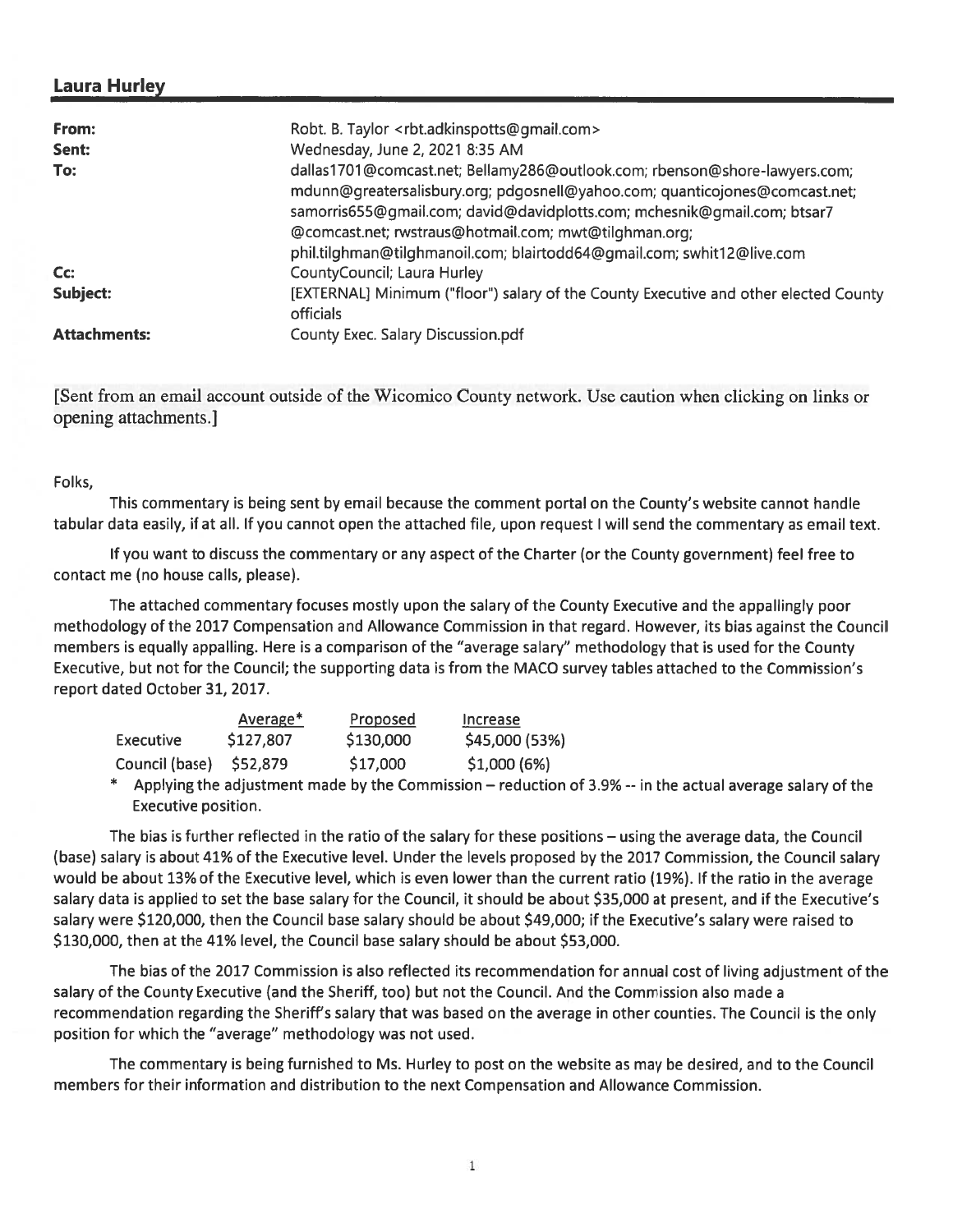Robert B. Taylor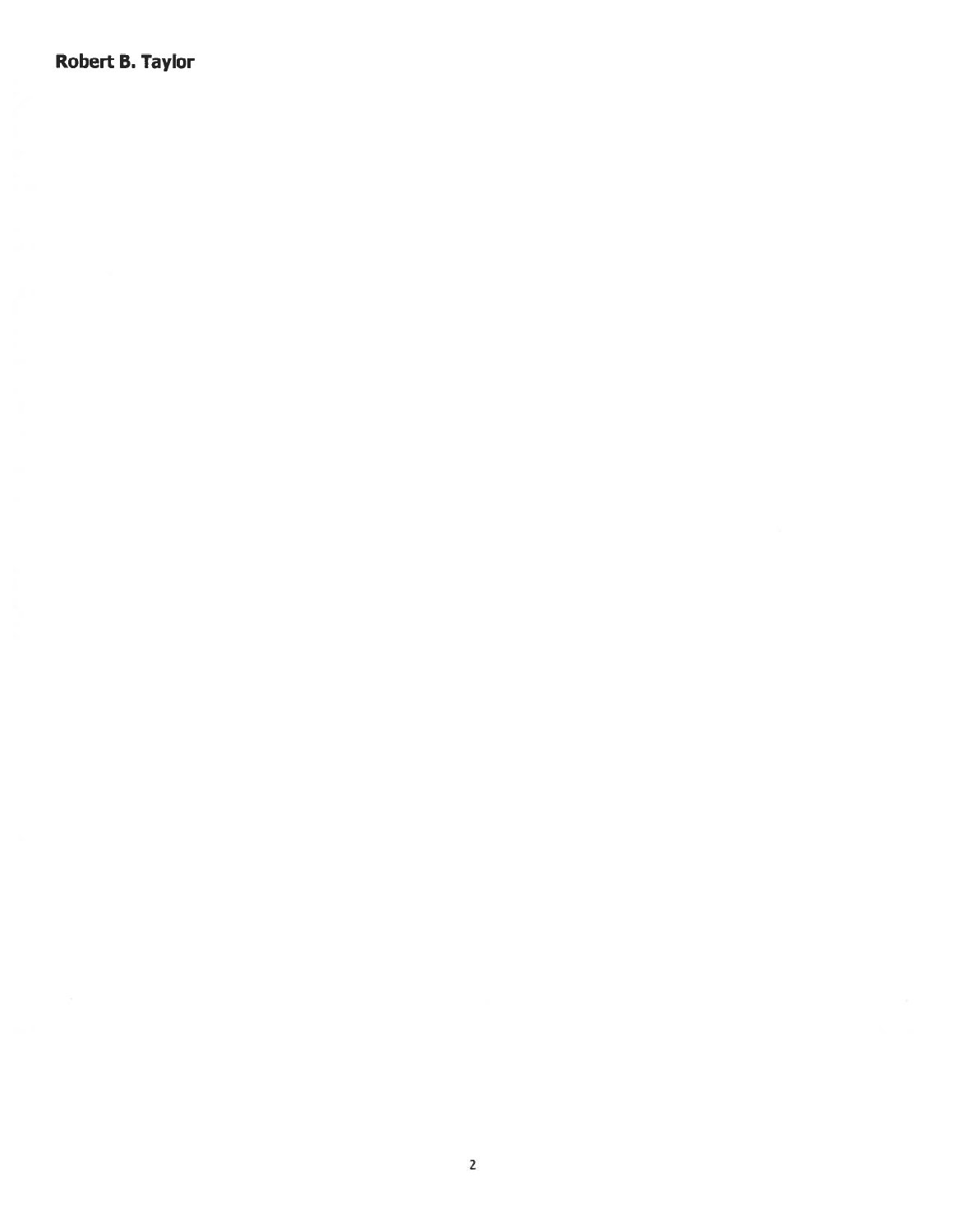#### June 1, 2021

TO: Wicomico County's 2021 Charter Review Committee

#### FM: Robert B. Taylor

RE: Minimum ("floor") salary of the County Executive and other elected County officials

The Committee's decision on May <sup>22</sup> to recommend that the minimum salary of the County Executive should be increased by 41% to \$120,000 exemplifies the slapdash manner in which this Committee often operates. No meaningful basis was presented for that much higher floor amount — the most recent recommendation by the Compensation and Allowance Commission, which was posited as meaningful, is anything but that, as discussed in detail below --and the notion expressed by at least one member that the current \$85,000 floor is grossly deficient is patent nonsense when pu<sup>t</sup> into realistic perspective. The motion that was made to table the mat ter for meaningful analysis was appropriate, and that should have occurred. The following data and discussion will provide pertinent information for that purpose.

As <sup>I</sup> mentioned, when the Executive's actual salary in other counties is <sup>p</sup>laced in proper perspective, the cur rent salary floor and actual salary is not unduly low. Here are actual salary and other data from other counties that are more typical than those in the much wealthier "metro core" counties.

|                           | Cecil                                                          | Frederick                                                       | Wicomico                                                     |
|---------------------------|----------------------------------------------------------------|-----------------------------------------------------------------|--------------------------------------------------------------|
| Executive's Salary (2021) | \$98,000                                                       | \$95,000                                                        | \$85,000                                                     |
| Population (2021-est.)    | 103,277                                                        | 268,755                                                         | 104,739                                                      |
| Per capita income (2019)  | \$35,416                                                       | \$45,204                                                        | \$28,917                                                     |
| Income Tax Rate (FY20)    | 3.0%                                                           | 2.96%                                                           | 3.2%                                                         |
| Income Tax Rev. (FY20)    | \$63.3 Million --<br>about \$600 per cap.<br>rank in $MD - 16$ | \$227.1 Million --<br>about \$850 per cap.<br>rank in $MD - 10$ | \$54.8 Million --<br>about \$525 per cap.<br>rank in MD - 19 |

Thus, in both Cecil and Wicomico the Executive's salary is about 3 times the per capita income, whereas in Frederick County, which has <sup>a</sup> much greater per capita income, the Executive's salary is only about twice the per capita income. Although Cecil County has about the same population as Wicomico, there is <sup>a</sup> wealth gap, which is reflected in the higher salary there and pu<sup>t</sup> into further perspective by this FY20 data issued by the State of Maryland:

|                                | Cecil                  | Frederick              | Wicomico             |
|--------------------------------|------------------------|------------------------|----------------------|
| <b>General Fund Revenue</b>    | \$202.0 Million        | \$612.0 Million        | 145.1 Million        |
| <b>Total Local Tax Revenue</b> | \$193.0 Million        | \$603.5 Million        | 124.6 Million        |
| <b>Property Tax Rate</b>       | 1.0414%                | 1.0600%                | 0.9346%              |
| <b>Property Tax Revenue</b>    | \$121.7 Million --     | \$335.2 Million --     | \$66.7 Million --    |
|                                | about \$1,200 per cap. | about \$1,250 per cap. | about \$650 per cap. |
|                                | rank in $MD - 16$      | rank in $MD - 12$      | rank in $MD - 23$    |
| <b>Recordation Tax Revenue</b> | \$5.4 Million          | \$38.8 Million         | \$3.8 Million        |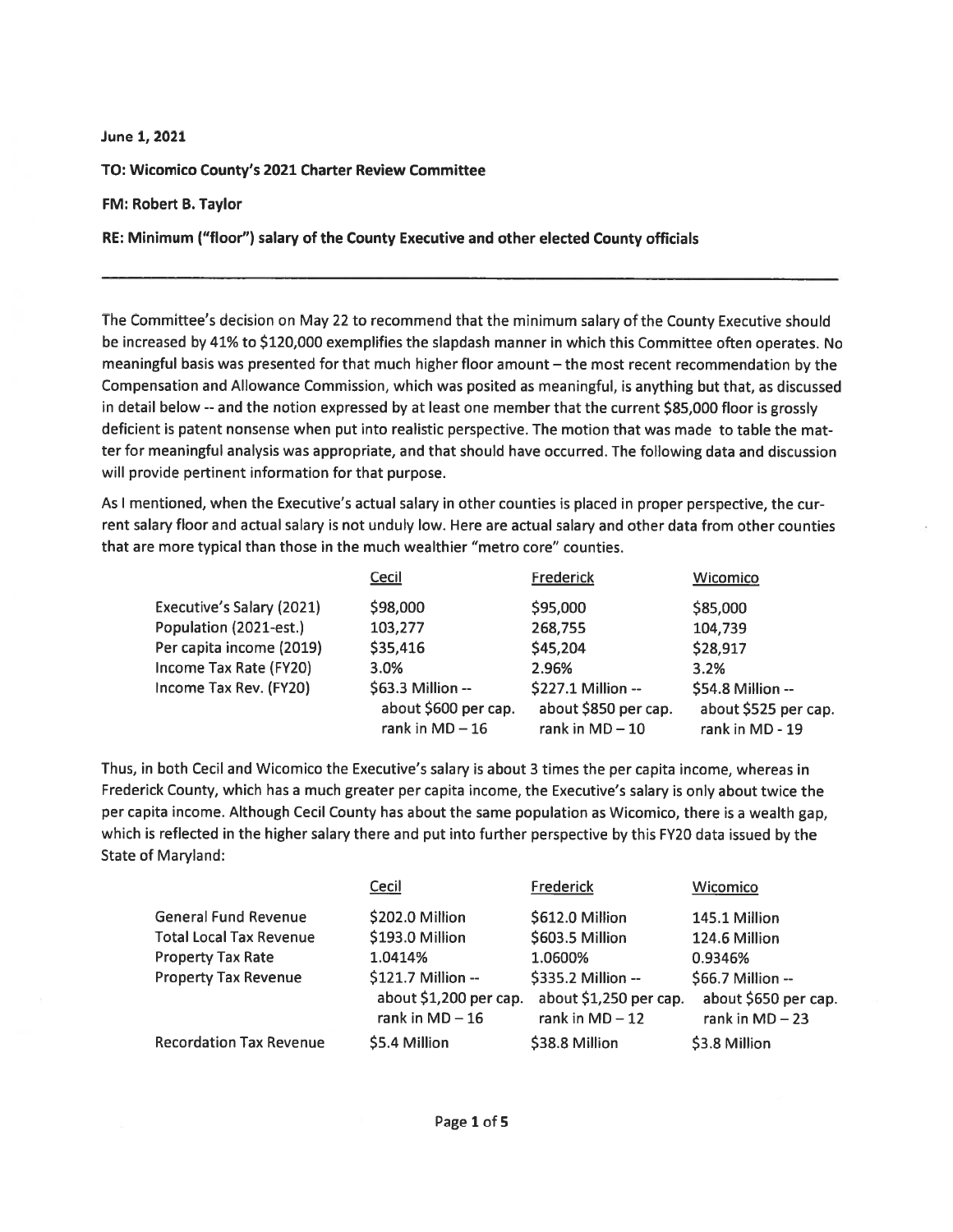A Committee member was surprised that certain county employees are paid more than the Executive, but this is typical, viz:

|                                        | Cecil   | Frederick | Wicomico |
|----------------------------------------|---------|-----------|----------|
| <b>County Executive</b>                | 98,000  | 95,000    | 85,000   |
| <b>Director of Administration</b>      | 139,058 | 201,340   | 120,000  |
| <b>Finance Director</b>                |         | 180,296   | 104,200  |
| <b>Human Resources Director</b>        | 99,072  | 138,141   | 81,900   |
| Info. Technology Director              | 110,038 | 142,017   | 96,390   |
| <b>Parks &amp; Recreation Director</b> | 99,072  | 137,418   | 97,554   |
| <b>Planning &amp; Zoning Director</b>  | 121,006 | 170,096   | 97,528   |
| <b>Public Works Director</b>           | 123,736 | 160,217   | 100,284  |

Perhaps the most important comparison is between the County Executive's salary and that of the Director of Administration, which in these counties is:

Cecil — 70% Frederick — 47% Wicomico — 71%

Although the data discussed above will surely change as <sup>a</sup> result of the salary review process, it is apparen<sup>t</sup> that the actual salary and the floor amount stated in the Charter is not grossly (if at all) deficient when pu<sup>t</sup> into meaningful perspective, which the last compensation and allowance commission flatly failed to do.

The salary level in the "metro" counties — several of which are among the wealthiest in the United States should not be considered. To exemplify, here is the actual salary of the County Executive and Council (base sal ary) and the ratio between them in the following:

|                 | <b>Executive</b> | Council   | Ratio |
|-----------------|------------------|-----------|-------|
| Baltimore       | \$175,000        | \$62,500  | 36%   |
| Howard          | \$195,800        | \$66172   | 34%   |
| Montgomery      | \$192,769        | \$128,519 | 67%   |
| Prince George's | \$215,998        | \$128,062 | 59%   |

By contrast, the base Council salary in Wicomico County (\$16,000) is just 19% of that of the County Executive the lowest in any county. Thus, if this Committee recommends any floor salary increase for the Executive, it should also recommend amending the Charter to state <sup>a</sup> reasonable salary floor for the Council. Indeed, that would be appropriate even if the Committee reconsiders and decides not to recommend any change regarding the Executive's salary. Can you remember the last time the Council salary was increased?

### The 2017 Compensation and Allowance Commission's Recommendations

The Commission's report, fittingly dated October 31, 2017, would be lucky to ge<sup>t</sup> <sup>a</sup> passing grade in most busi ness schools. The recommendation for <sup>a</sup> huge (53%) increase in the County Executive's salary — to \$130,000, plus annual CDL adjustment — is based upon the average of the Executive's salary in the other counties, includ ing the "big 4" mentioned above, and increase in the CPI of about 33% (at that time) from 2006.

By contrast, the Commission recommended only <sup>a</sup> meager (\$1,000) increase, to \$17,000 (i.e., 6%) in the base Council salary and slightly more (11%), to \$20,000 for the president without comparison to the council salaries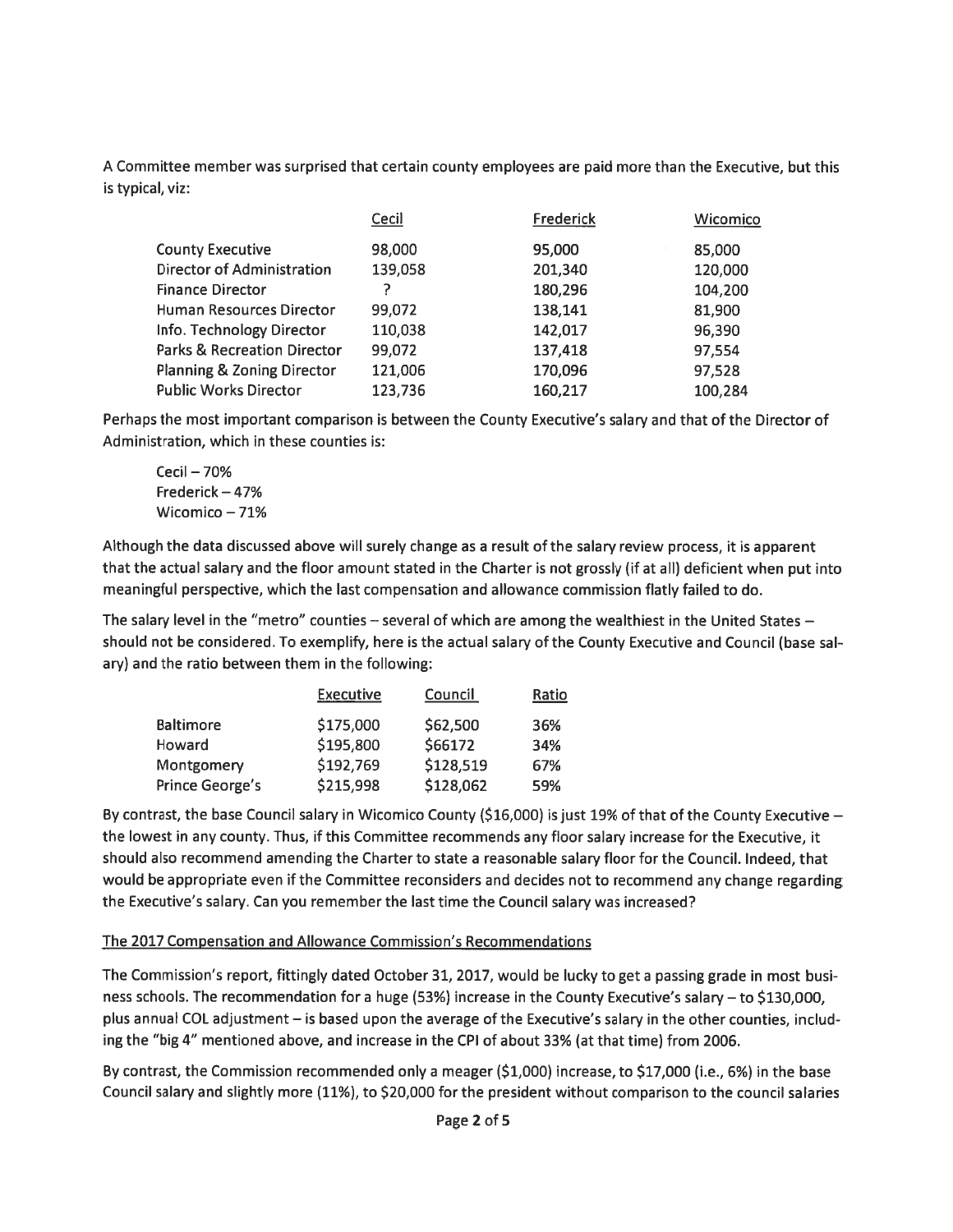elsewhere and making <sup>a</sup> bogus CPI analysis. If either of those metrics were applied in the same manner as for the Executive's salary, the resulting Council salary, which was set in 1994, I believe, would be at least doubled.

In its repor<sup>t</sup> the Commission did not mention, much less consider, the wealth of the "charter" counties with an executive. Wicomico County is the least wealthy of those and almost the least wealthy County in Maryland. For perspective here are income data (median) —

|                               | Per capita | Household |
|-------------------------------|------------|-----------|
| <b>United States</b>          | \$35,627   | \$65,712  |
| Maryland                      | 43,325     | 86,738    |
| <b>Wicomico County</b>        | 28,917     | 54,402    |
| <b>Baltimore County</b>       | 41,370     | 77,358    |
| <b>Prince George's County</b> | 37,618     | 86,290    |
| <b>Montgomery County</b>      | 54,812     | 110,389   |
| <b>Howard County</b>          | 56,192     | 121,618   |

Howard County reached <sup>a</sup> new all-time high in per capita income in 2016 and again in 2019 and on that basis is one of the top 10 in the United States. Both Howard and Montgomery are in the top 1% of all the counties (as are some non-charter Maryland Counties as well).

Another factor not mentioned in the report: the relative size and scope of the Executive's job. In the "metro" counties, as well as others, the Executive Branch includes <sup>a</sup> County police force and/or water and sewer facili ties and operations, which are not presen<sup>t</sup> in the Wicomico County government. Both because of those de partments as well as the much greater population and the number of County employees in every other county with an executive (except, possibly, Cecil County) the job requires much greater time and effort. For example, Baltimore County's current (FY2021) budget provides for over 8,000 authorized positions, including about 2,600 (with about 1,800 sworn) personnel in the police force, 1,000 or more in both the Fire Department and Public Works Department, and almost 500 in the Department of Corrections.

Howard County's FY 20 budget provides for 3255 employees with 697 police (sworn & civilian) personnel, 530 fire and rescue personnel, and 495 in the Public Works Department. These data in Baltimore and Howard County's do not include employees in the public school system or community colleges. The Montgomery County and Prince Georges County budgets, as posted online, or hard to fathom, but it appears that in its FY 20 budget Montgomery County provides for almost 1900 Police Department personnel, with the police budget of nearly 300 million — about twice as much as Wicomico County's entire budget — and over 1300 fire and rescue personnel, with <sup>a</sup> budget of \$244.5 million. These amounts may have been marginally lower in 2017.

I do not have an exact employment figure for Wicomico County, but understand that it's less than 1,000 and that the Sheriff's office (which does not operate the detention center) has about <sup>140</sup> personnel. There is no county police force or water and sewer systems or paid fire fighters. To compare Wicomico County to the metro counties is "apples to oranges," to say the least.

Yet another difference: in Baltimore and Howard counties there are no incorporated municipalities — Towson, Ellicott City, Columbia, etc. are not incorporated — so the County is the only local government, whereas Salis bury, Fruitland, Delmar, etc., have police forces and operate water and sewer systems, and have fire depart ments. Broadly speaking, the County operates in the non-incorporated areas having <sup>a</sup> bit more than 50% of the population of the County (about 60,000), whereas in Baltimore County its more than 800,000 and in Howard County (the fastest growing county in Maryland) over 300,000. Again, apples to oranges.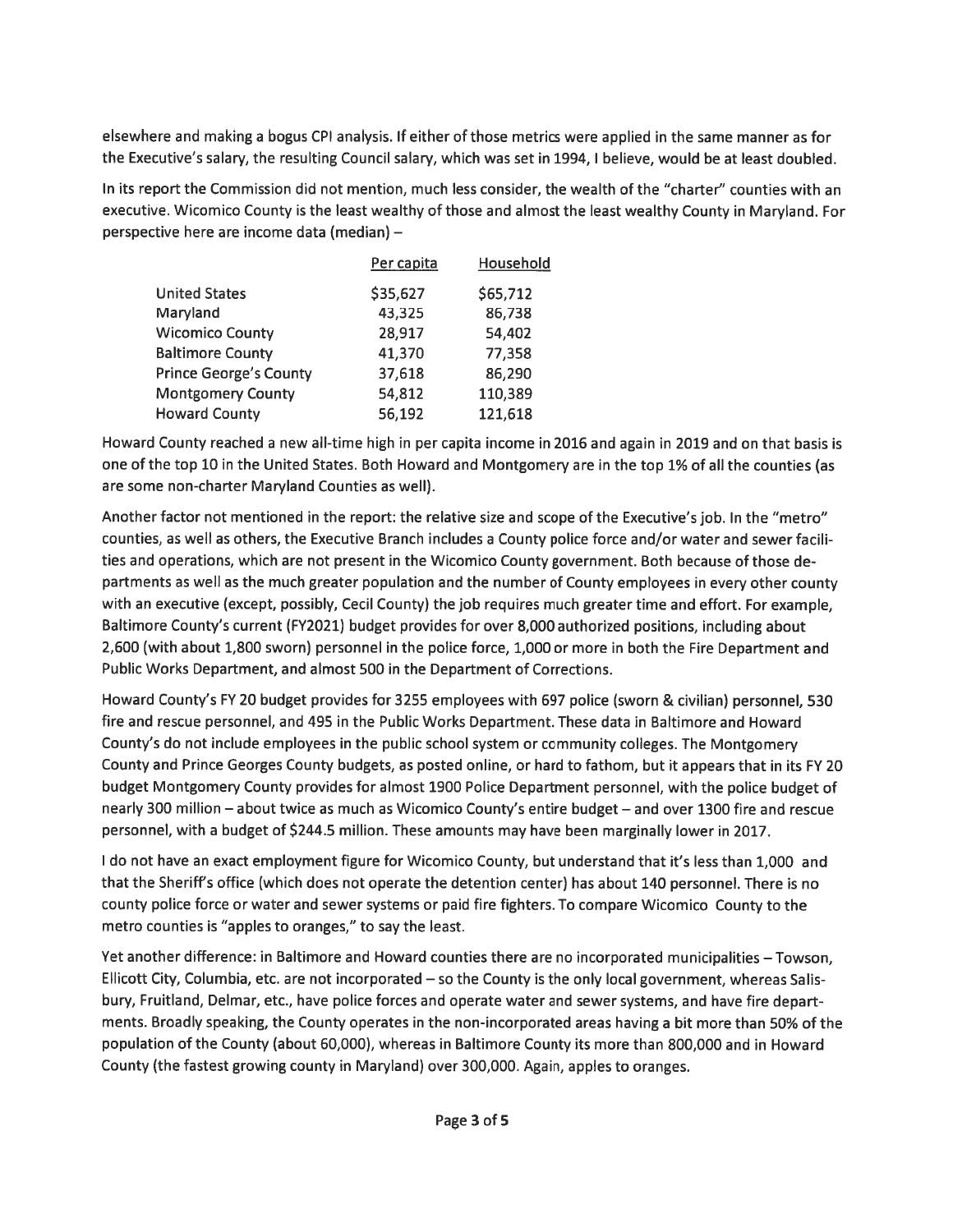It is astounding that the Commission, which was chaired by <sup>a</sup> professorial economist, did not bother to con sider such significant data and simply did an average salary comparison based significantly on that the salary in the much wealthier and larger metro core counties and CPI data. The difference in the salary increases recom mended for the Executive (53%) and for the base Council salary (6%) also suggests <sup>a</sup> marked bias in favor of the Executive among at least some Commission's members.

In essence, the Commission's recommendations are not worth the paper that they are written on.

## Fallacy of <sup>a</sup> Large Executive's Salary

Increasing the Executive's salary would have only <sup>a</sup> very speculative and surely minimal effect on improving the quality of the County Executive because:

- 1. It would have no attraction for anyone living elsewhere, due to the residency requirement. Thus, the poten tial candidate pool remains the same.
- 2. Few, if any, competent and successful business or professional persons would leave their position for an elective office requiring "full-time" service and election every four years. The best person could be defeated in any election by <sup>a</sup> professional political hack (déjà vu all over again) --we have now had ample oppor tunity to see how that requirement narrows the field, and what comes in on the tide.

These factors do not apply to unelected officials, who can and do move from different local and/or state gov ernment without (mostly) residential requirements that are difficult to meet. We have seen such movement here — including the Finance Director that Culver hired away from Northampton County (Leslie Lewis) and then fired, the Public Works Director, the Assistant Director of Administration, etc. Ordinary logic ("common sense") is to use salary increases to attract competent managemen<sup>t</sup> personnel, not to lure additional candidates for the County Executive position.

# **Comment**

To reiterate: in order to improve the field for County executive — and thereby improve the quality — scrap the full-time requirement and do not increase the salary much, if at all. Better yet, scrap the elected executive sys tem now that we have seen what it causes.

If any elected county official is "grossly" underpaid, it is each Council member. If the Committee recommends any increase in the Executive's salary, then it should also recommend that the charter be amended to provide <sup>a</sup> reasonable minimum salary for each Council member.

In its report, the 2017 Compensation and Allowance Commission also recommended <sup>a</sup> salary increase for the Sheriff of 9.6% from \$95,000 to \$104,101. Again, this was based on CPI data and comparison to the salary in other counties, with no consideration of differences in wealth or that in some counties the Sheriff administers <sup>a</sup> much larger number of personnel, including in some the county jail (unlike here). Here's perspective from counties of similar population levels —

Cecil County. In addition to basic law enforcement (patrols, etc.) the Sheriff manages about 240 person nel, including those at the detention center and <sup>a</sup> separate minimum-security facility. As of 2020, the Sheriff's salary was \$121,000 (about \$505 per employee managed). For perspective, the County Council member's salary is \$27,000 — i.e., the Sheriff makes about 3.7 times the salary of <sup>a</sup> Cecil Council member.